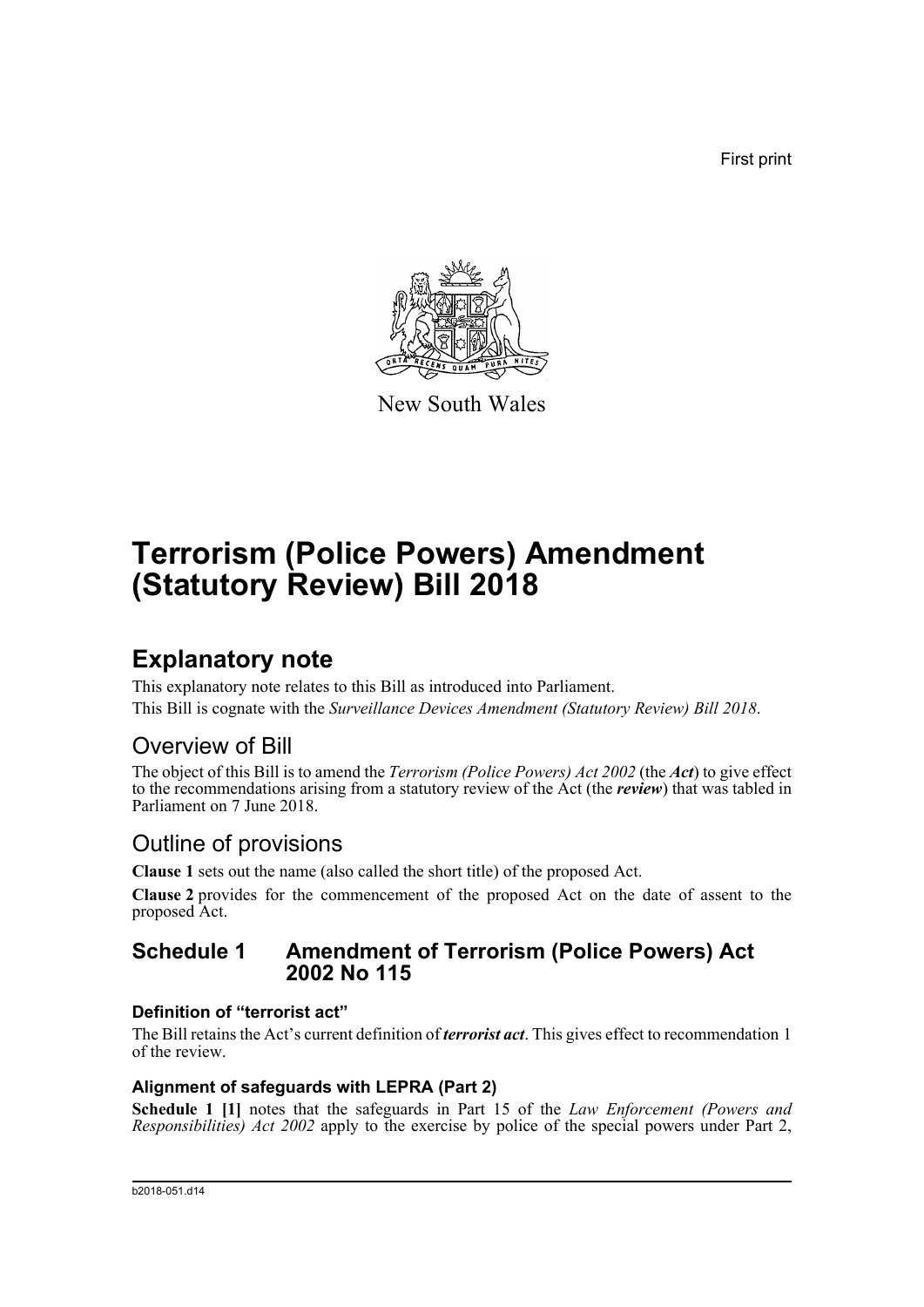Division 3 (Powers) of the *Terrorism (Police Powers) Act 2002*. This gives effect to recommendation 2 of the review. **Schedule 1 [2] and [4]** make consequential amendments.

# **Annual reporting on exercise of special powers by police (Part 2)**

**Schedule 1 [5]** requires the Commissioner of Police to report annually to the Attorney General and the Minister for Police on the exercise of powers under Part 2 (Special powers) of the Act. This gives effect to recommendation 3 of the review.

# **Annual reporting on declarations authorising police use of force (Part 2AAA)**

**Schedule 1 [6]** requires the Commissioner of Police to report annually to the Attorney General and the Minister for Police on the number of declarations made under Part 2AAA (Police use of force—ongoing terrorist acts) of the Act. This gives effect to recommendation 4 of the review.

# **Legal aid for terrorism suspects under investigative detention (Part 2AA)**

**Schedule 1 [11]** (**proposed section 25MB**) enables the Supreme Court to order that a terrorism suspect be provided legal aid in connection with proceedings relating to the terrorism suspect's investigative detention. This gives effect to recommendation 5 of the review.

# **Humane treatment of terrorism suspects under investigative detention (Part 2AA)**

**Schedule 1 [11]** (**proposed section 25MC**) requires a terrorism suspect who is under investigative detention to be treated with humanity and respect for human dignity and not to be subjected to cruel, inhuman or degrading treatment. This gives effect to recommendation 6 of the review.

# **Informing terrorism suspects of their rights (Part 2AA)**

**Schedule 1 [11]** (**proposed section 25MA**) requires the police officer who is detaining a terrorism suspect for the purpose of investigation to inform the terrorism suspect of his or her rights to contact a lawyer (under **proposed section 25MD**) and to contact the Law Enforcement Conduct Commission. This gives effect to recommendation 7 of the review. Terrorism suspects already have the right to be given a copy of a detention warrant under section 25I (7) (a) of the Act. **Schedule 1 [16]** makes a consequential amendment.

# **Postponed sunsetting of preventative detention order scheme (Part 2A)**

**Schedule 1 [23]** extends the operation of Part 2A (Preventative detention orders) of the Act so that existing preventative detention orders can continue to have effect, and new orders can continue to be applied for and made, until 16 December 2021 (instead of 16 December 2018). This gives effect to recommendation 8 of the review.

# **Recording injury and illness of detainees (Parts 2AA and 2A)**

**Schedule 1 [9] and [21]** enable a police officer to take photographs, or make video recordings, of a detainee to document an illness or injury suffered by the detainee while being detained. This gives effect to recommendation 9 of the review. **Schedule 1 [20]** makes a consequential amendment.

# **Informing detainees that contact will be monitored (Parts 2AA and 2A)**

**Schedule 1 [10] and [19]** require a police officer to inform a detainee that contact between the detainee and others will be monitored. This gives effect to recommendation 10 of the review.

# **Alignment of search requirements with LEPRA (Parts 2 and 2AA)**

**Schedule 1 [3] and [14]** apply the provisions relating to personal searches under the *Law Enforcement (Powers and Responsibilities) Act 2002* to searches under the *Terrorism (Police Powers) Act 2002*. This gives effect to recommendation 11 of the review. **Schedule 1 [26]** makes a consequential amendment.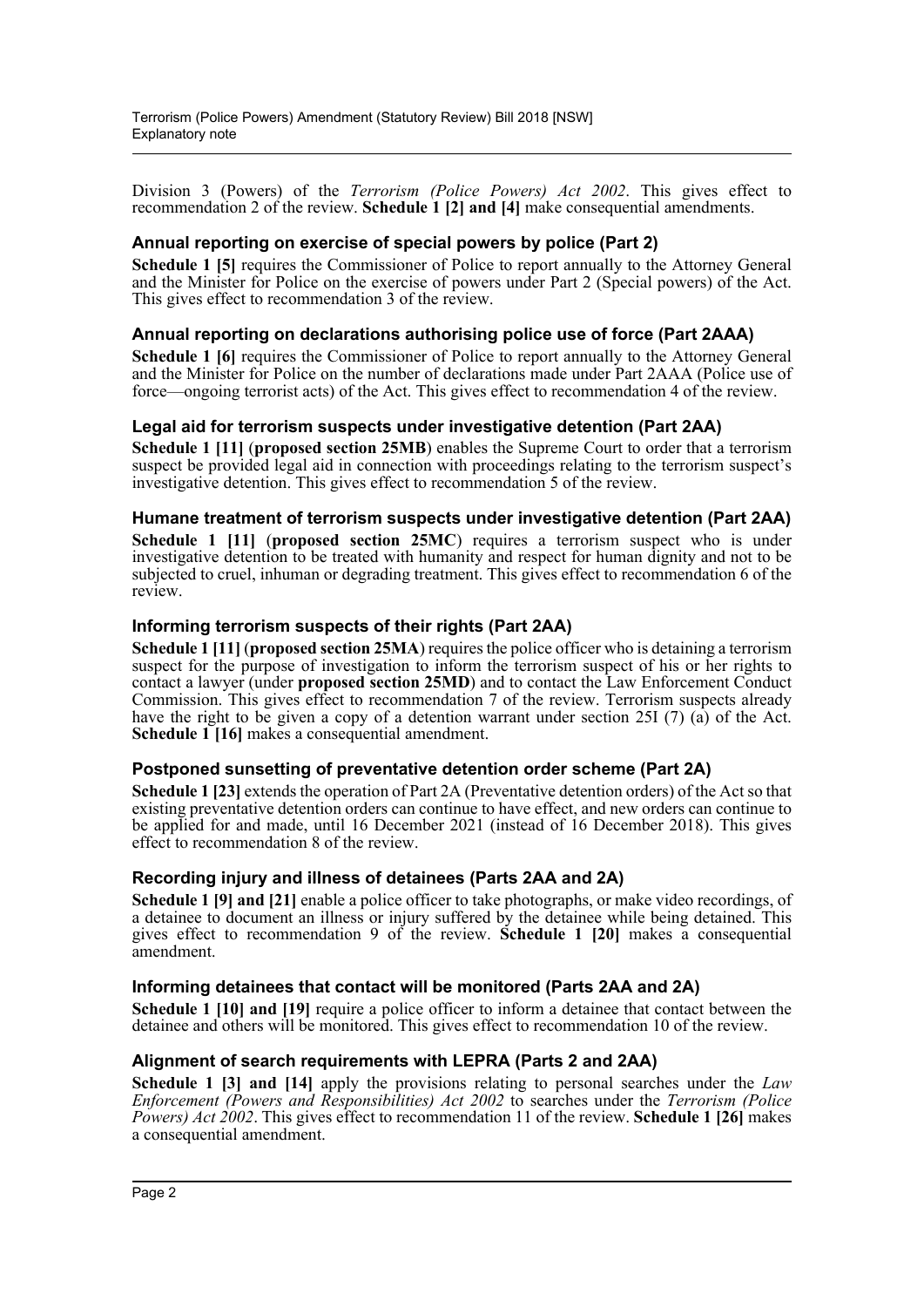# **Contact rights for underage and intellectually impaired detainees (Part 2A)**

**Schedule 1 [17]** increases, from 2 hours to 4 hours, the minimum daily period during which a child, or a person with impaired intellectual functioning, who is subject to a preventative detention order may have contact with a parent or other person. **Schedule 1 [18]** requires police to offer such a detainee further assistance and information in relation to the detainee's contact rights. This gives effect to recommendation 12 of the review.

# **Providing information to Law Enforcement Conduct Commission (Parts 2A and 3)**

**Schedule 1 [22] and [25]** require the Commissioner of Police to provide information to the Law Enforcement Conduct Commission, but allow the Commissioner to provide it subject to conditions aimed at preventing sensitive information being accessed or made public. The amendments also enable limited redaction or withholding of information. This gives effect to recommendation 13 of the review.

# **Other amendments**

**Schedule 1 [7], [8] and [13]** insert clarifying headings.

**Schedule 1 [12]** updates a cross-reference.

**Schedule 1 [15] and [24]** update the title of a position and the name of a Department.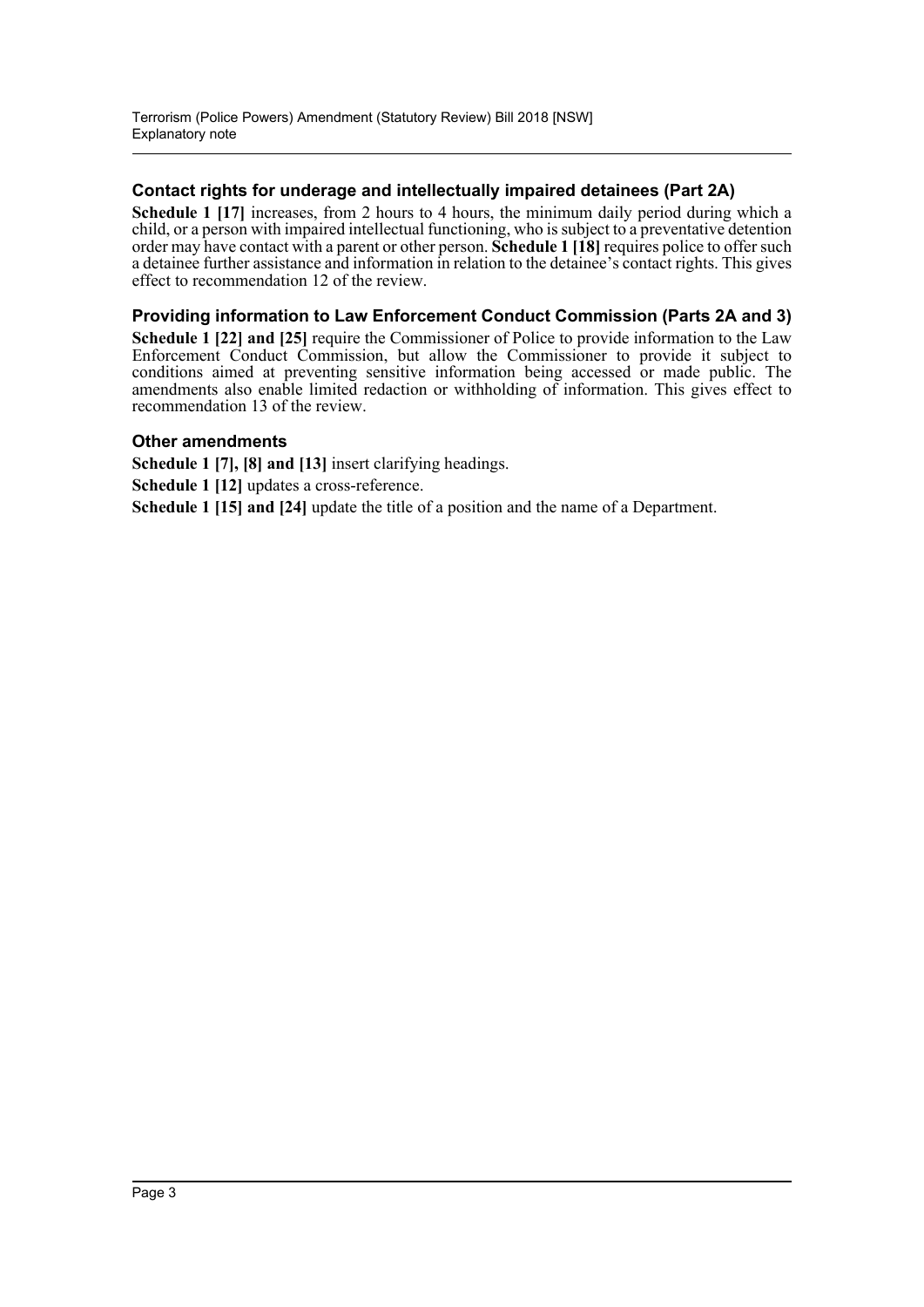First print



New South Wales

# **Terrorism (Police Powers) Amendment (Statutory Review) Bill 2018**

# **Contents**

| Schedule 1 | Amendment of Terrorism (Police Powers) Act 2002 No 115 |      |
|------------|--------------------------------------------------------|------|
|            | 2 Commencement                                         |      |
|            | Name of Act                                            |      |
|            |                                                        | Page |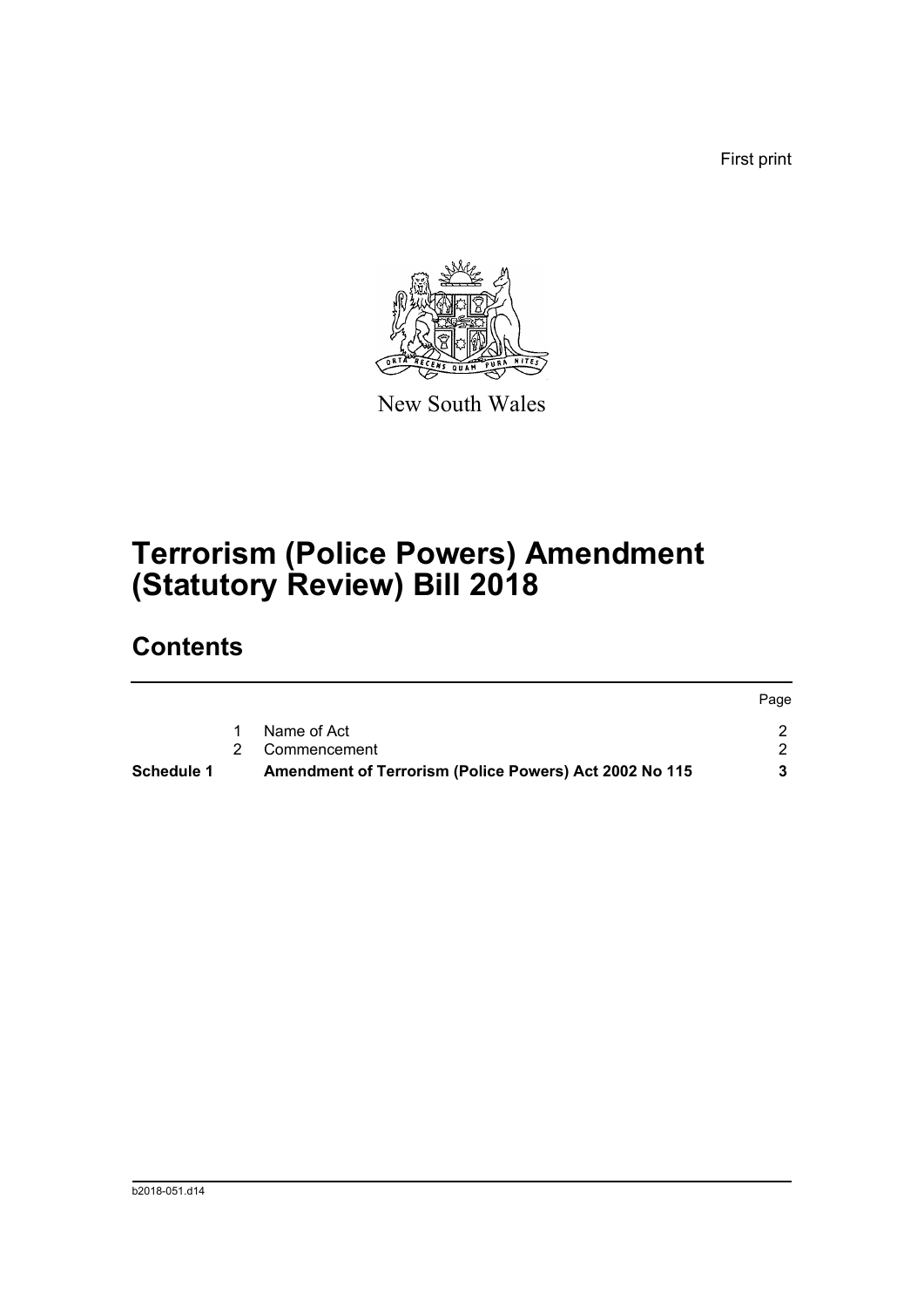

New South Wales

# **Terrorism (Police Powers) Amendment (Statutory Review) Bill 2018**

No , 2018

# **A Bill for**

An Act to amend the *Terrorism (Police Powers) Act 2002* to give effect to the recommendations arising from a statutory review of that Act.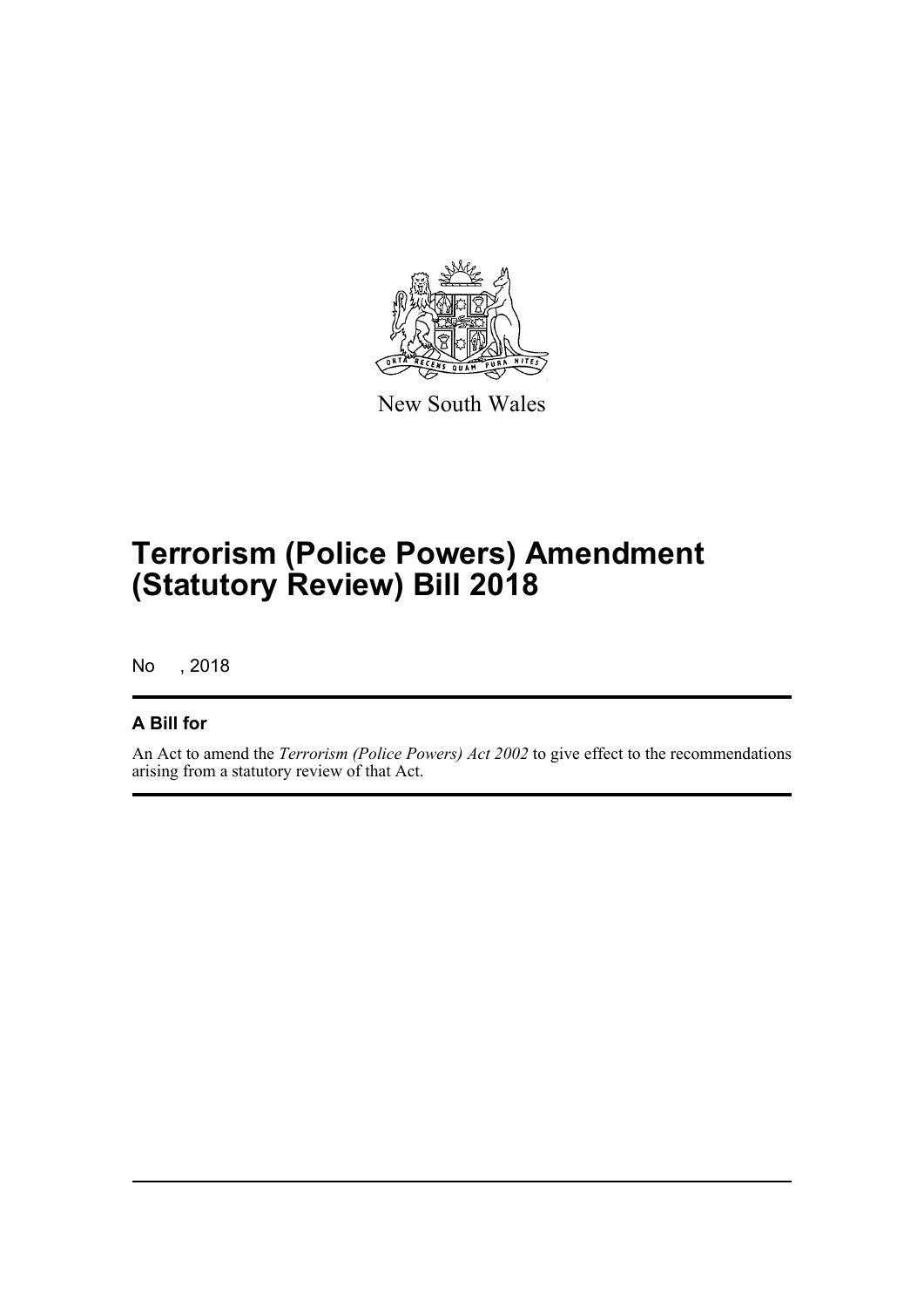<span id="page-5-1"></span><span id="page-5-0"></span>

| The Legislature of New South Wales enacts: |                                                                                  |                |
|--------------------------------------------|----------------------------------------------------------------------------------|----------------|
|                                            | Name of Act                                                                      | $\mathcal{P}$  |
|                                            | This Act is the Terrorism (Police Powers) Amendment (Statutory Review) Act 2018. | $\mathcal{S}$  |
|                                            | <b>Commencement</b>                                                              | $\overline{4}$ |
|                                            | This Act commences on the date of assent to this Act.                            | 5              |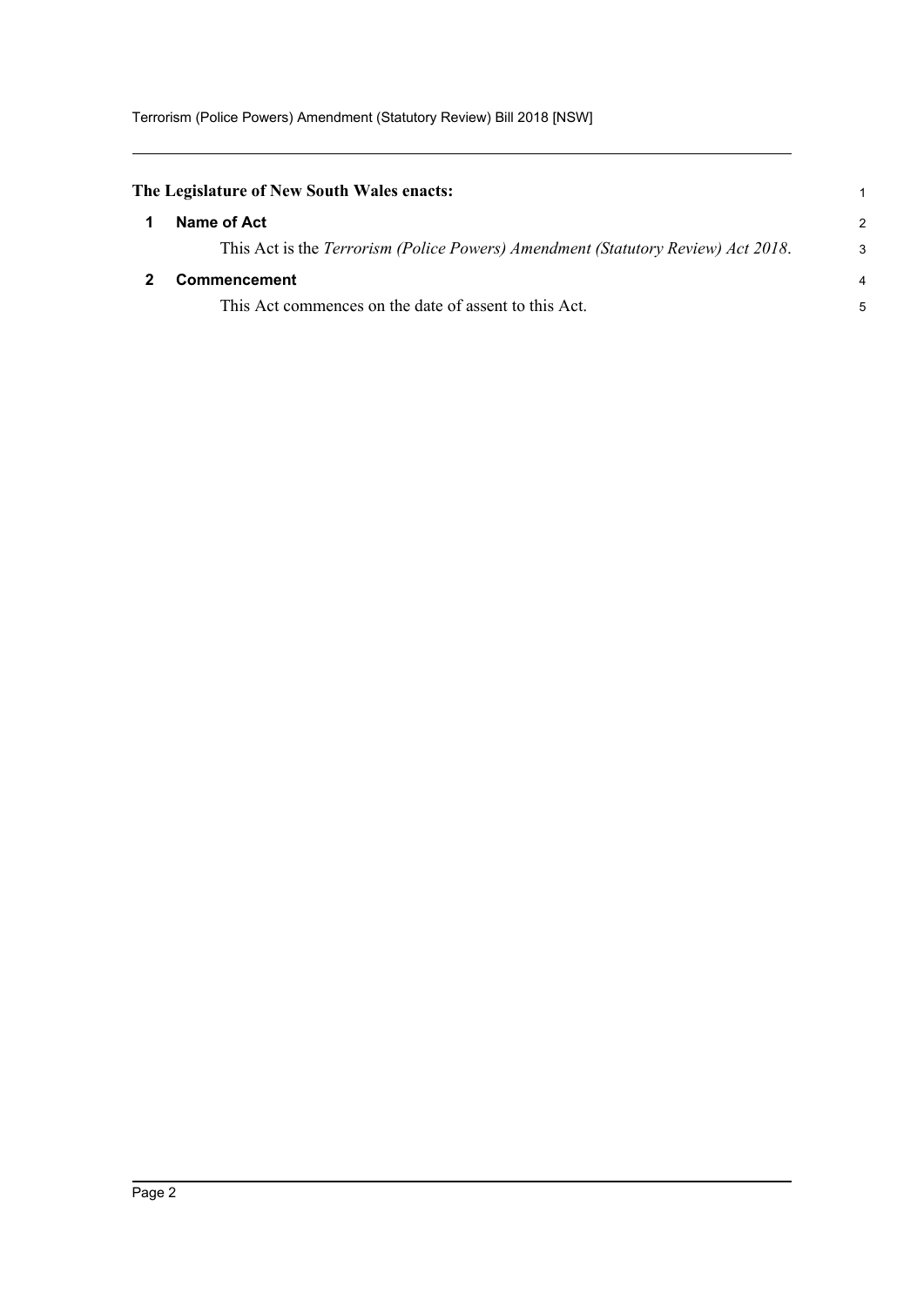<span id="page-6-0"></span>

|       | <b>Schedule 1</b>        |     | <b>Amendment of Terrorism (Police Powers) Act</b><br>2002 No 115                                                                                                                                                                                                                                                                                                                          | 1<br>$\overline{2}$        |
|-------|--------------------------|-----|-------------------------------------------------------------------------------------------------------------------------------------------------------------------------------------------------------------------------------------------------------------------------------------------------------------------------------------------------------------------------------------------|----------------------------|
| [1]   |                          |     | Part 2, Division 3, note                                                                                                                                                                                                                                                                                                                                                                  | 3                          |
|       |                          |     | Insert after the heading to the Division:<br>Note. Part 15 of the Law Enforcement (Powers and Responsibilities) Act 2002 sets out<br>safeguards relating to the exercise of powers under this Division.                                                                                                                                                                                   | 4<br>$\mathbf 5$<br>6      |
| [2]   |                          |     | Section 16 Power to obtain disclosure of identity                                                                                                                                                                                                                                                                                                                                         | $\overline{7}$             |
|       |                          |     | Omit the note from the end of the section.                                                                                                                                                                                                                                                                                                                                                | 8                          |
| $[3]$ |                          |     | Section 17 Power to search persons                                                                                                                                                                                                                                                                                                                                                        | 9                          |
|       |                          |     | Omit section 17 (2). Insert instead:                                                                                                                                                                                                                                                                                                                                                      | 10                         |
|       |                          | (2) | Division 4 of Part 4 of the Law Enforcement (Powers and Responsibilities) Act<br>2002 extends to the search of a person conducted under this section. However,<br>in addition to section 31 of that Act, a police officer may only strip search a<br>person under this section if the police officer suspects on reasonable grounds<br>that the person is the target of an authorisation. | 11<br>12<br>13<br>14<br>15 |
| [4]   | <b>Section 23</b>        |     |                                                                                                                                                                                                                                                                                                                                                                                           | 16                         |
|       |                          |     | Omit the section. Insert instead:                                                                                                                                                                                                                                                                                                                                                         | 17                         |
|       | 23                       |     | <b>Statement regarding search</b>                                                                                                                                                                                                                                                                                                                                                         | 18                         |
|       |                          |     | The Commissioner of Police is to arrange for a written statement to be<br>provided, on request made within 12 months of the search, to a person who<br>was searched, or whose vehicle or premises were searched, under this Part<br>stating that the search was conducted in pursuance of this Part. The written<br>statement is to be provided within 30 days of the request being made. | 19<br>20<br>21<br>22<br>23 |
| [5]   |                          |     | Part 2, Division 4                                                                                                                                                                                                                                                                                                                                                                        | 24                         |
|       | Insert after Division 3: |     |                                                                                                                                                                                                                                                                                                                                                                                           |                            |
|       | <b>Division 4</b>        |     | <b>Miscellaneous</b>                                                                                                                                                                                                                                                                                                                                                                      | 26                         |
|       | 24                       |     | Annual reports to be given to Attorney General and Police Minister                                                                                                                                                                                                                                                                                                                        | 27                         |
|       |                          | (1) | The Commissioner of Police must report annually on the exercise of powers<br>under this Part by police officers.                                                                                                                                                                                                                                                                          | 28<br>29                   |
|       |                          | (2) | Each report is to be provided, within 4 months after each 30 June, to the Police<br>Minister and the Attorney General.                                                                                                                                                                                                                                                                    | 30<br>31                   |
|       |                          | (3) | The report is to specify the following matters in relation to the year ended on<br>that $30$ June:                                                                                                                                                                                                                                                                                        | 32<br>33                   |
|       |                          |     | the number of authorisations given under this Part,<br>(a)                                                                                                                                                                                                                                                                                                                                | 34                         |
|       |                          |     | the powers exercised under each authorisation given under this Part.<br>(b)                                                                                                                                                                                                                                                                                                               | 35                         |
|       |                          | (4) | The report may be combined with any other annual report of the NSW Police<br>Force.                                                                                                                                                                                                                                                                                                       | 36<br>37                   |
|       |                          | (5) | The report is to be tabled in each House of Parliament as soon as practicable<br>after it is received by the Attorney General.                                                                                                                                                                                                                                                            | 38<br>39                   |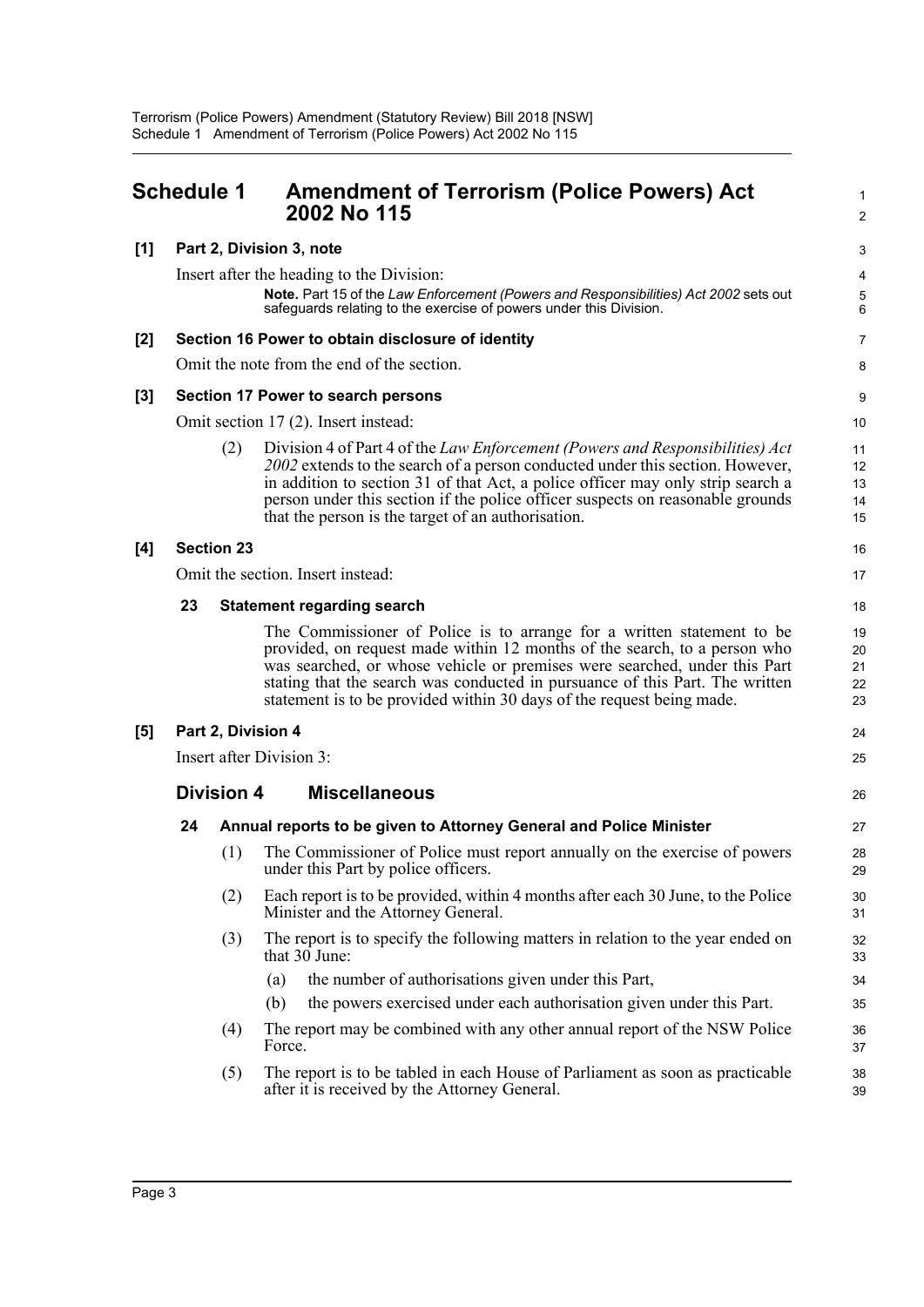| [6]   | <b>Section 25</b>         |                                                                    |                                                                                                                                                                                                                                                                                                                                                                                                                                                                                                            |                                              |
|-------|---------------------------|--------------------------------------------------------------------|------------------------------------------------------------------------------------------------------------------------------------------------------------------------------------------------------------------------------------------------------------------------------------------------------------------------------------------------------------------------------------------------------------------------------------------------------------------------------------------------------------|----------------------------------------------|
|       | Insert after section 24B: |                                                                    |                                                                                                                                                                                                                                                                                                                                                                                                                                                                                                            |                                              |
|       | 25                        | Annual reports to be given to Attorney General and Police Minister |                                                                                                                                                                                                                                                                                                                                                                                                                                                                                                            |                                              |
|       |                           | (1)                                                                | The Commissioner of Police must report annually on the number of<br>declarations made under this Part in relation to each year ended on 30 June.                                                                                                                                                                                                                                                                                                                                                           | 4<br>5                                       |
|       |                           | (2)                                                                | Each report is to be provided, within 4 months after each 30 June, to the Police<br>Minister and the Attorney General.                                                                                                                                                                                                                                                                                                                                                                                     | 6<br>$\overline{7}$                          |
|       |                           | (3)                                                                | The report may be combined with any other annual report of the NSW Police<br>Force.                                                                                                                                                                                                                                                                                                                                                                                                                        | 8<br>9                                       |
|       |                           | (4)                                                                | The report is to be tabled in each House of Parliament as soon as practicable<br>after it is received by the Attorney General.                                                                                                                                                                                                                                                                                                                                                                             | 10<br>11                                     |
| $[7]$ |                           |                                                                    | Part 2AA, Division 1, heading                                                                                                                                                                                                                                                                                                                                                                                                                                                                              | 12                                           |
|       |                           |                                                                    | Insert after the heading to Part 2AA:                                                                                                                                                                                                                                                                                                                                                                                                                                                                      | 13                                           |
|       |                           | <b>Division 1</b>                                                  | <b>Preliminary</b>                                                                                                                                                                                                                                                                                                                                                                                                                                                                                         | 14                                           |
| [8]   |                           |                                                                    | Part 2AA, Division 2, heading                                                                                                                                                                                                                                                                                                                                                                                                                                                                              | 15                                           |
|       |                           |                                                                    | Insert after section 25D:                                                                                                                                                                                                                                                                                                                                                                                                                                                                                  | 16                                           |
|       |                           | <b>Division 2</b>                                                  | Investigative detention powers and detention warrants                                                                                                                                                                                                                                                                                                                                                                                                                                                      | 17                                           |
| [9]   |                           | <b>Section 25GA</b>                                                |                                                                                                                                                                                                                                                                                                                                                                                                                                                                                                            | 18                                           |
|       |                           |                                                                    | Insert after section 25G:                                                                                                                                                                                                                                                                                                                                                                                                                                                                                  | 19                                           |
|       | <b>25GA</b>               |                                                                    | Taking photographs and video recordings of injury and illness                                                                                                                                                                                                                                                                                                                                                                                                                                              | 20                                           |
|       |                           | (1)                                                                | A police officer who is of the rank of sergeant or higher may take a<br>photograph, or make a video recording, of a terrorism suspect, or cause a<br>photograph of the terrorism suspect to be taken, or a video recording of the<br>terrorism suspect to be made, if the police officer believes on reasonable<br>grounds that it is necessary to do so for the purpose of documenting an illness<br>or injury suffered by the terrorism suspect while under investigative detention.                     | 21<br>22<br>23<br>24<br>25<br>26             |
|       |                           | (2)                                                                | The photograph or video recording may only be used:                                                                                                                                                                                                                                                                                                                                                                                                                                                        | 27                                           |
|       |                           |                                                                    | for the purpose for which it is taken or made, or<br>(a)                                                                                                                                                                                                                                                                                                                                                                                                                                                   | 28                                           |
|       |                           |                                                                    | (b)<br>in connection with a complaint about, an investigation into, or any<br>proceedings (including civil or criminal proceedings) that relate to,<br>police misconduct.                                                                                                                                                                                                                                                                                                                                  | 29<br>30<br>31                               |
|       |                           | (3)                                                                | A person who uses a photograph or video recording in contravention of<br>subsection $(2)$ is guilty of an offence.<br>Maximum penalty: Imprisonment for 2 years.                                                                                                                                                                                                                                                                                                                                           | 32<br>33<br>34                               |
|       |                           | (4)                                                                | As soon as practicable after 12 months elapses from the taking of the<br>photograph, or the making of the video recording, the Commissioner of Police<br>is to ensure that the photograph or video recording is destroyed if proceedings<br>in respect of either of the following have not been brought, or have been<br>brought and discontinued or completed:<br>the investigative detention,<br>(a)<br>the treatment of the terrorism suspect in connection with the<br>(b)<br>investigative detention. | 35<br>36<br>37<br>38<br>39<br>40<br>41<br>42 |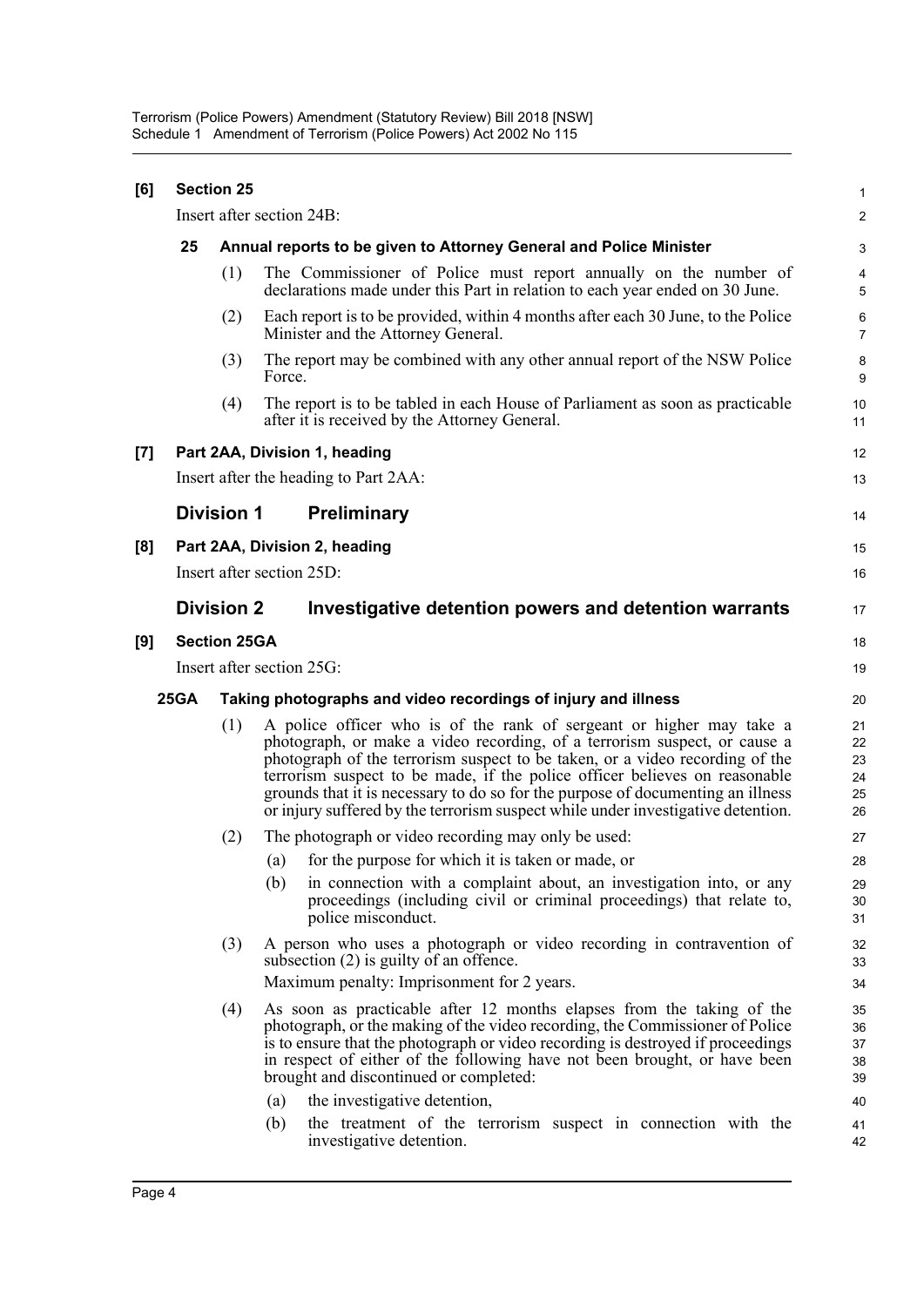#### **[10] Section 25L Monitoring contact with family members and others (except legal representatives)**

Insert after section 25L (4):

The police officer who is detaining the terrorism suspect must, before the contact takes place, inform the terrorism suspect, and any person with whom the terrorism suspect has contact, that the contact (whether it takes place by telephone, by audiovisual link or in person) will be monitored.

8 9

10

40 41 42

### **[11] Part 2AA, Division 3**

Insert after section 25M:

# **Division 3 Safeguards**

### **25MA Matters to be explained to terrorism suspect**

As soon as practicable after a terrorism suspect is arrested for the purpose of investigative detention under this Part, the police officer who is detaining the terrorism suspect must inform the terrorism suspect of the following:

- (a) any right the person has to complain to the Law Enforcement Conduct Commission in accordance with the *Law Enforcement Conduct Commission Act 2016*,
- (b) the person's entitlement under section 25MD to contact a lawyer.

#### **25MB Supreme Court may order provision of legal aid**

- (1) This section applies to any proceedings before the Supreme Court that relate to a detention warrant.
- (2) The Supreme Court may, if the Court is satisfied it is in the interests of justice to do so, order the Legal Aid Commission to provide legal aid in proceedings to which this section applies to:
	- (a) a terrorism suspect in relation to whom a detention warrant is being sought, or
	- (b) a terrorism suspect who is subject to a detention warrant.
- (3) If the Supreme Court makes an order under subsection (2), the police officer who is detaining the terrorism suspect must give the terrorism suspect reasonable assistance to enable the terrorism suspect to contact the Legal Aid Commission to obtain the legal aid.

# **25MC Humane treatment of terrorism suspect under investigative detention**

- (1) A terrorism suspect who is under investigative detention: (a) must be treated with humanity and with respect for human dignity, and (b) must not be subjected to cruel, inhuman or degrading treatment, by anyone exercising authority under the investigative detention or implementing or enforcing the investigative detention.
- (2) A person who contravenes subsection (1) is guilty of an offence. Maximum penalty: Imprisonment for 2 years.

### **25MD Contacting lawyer**

(1) A terrorism suspect who is under investigative detention is entitled to contact a lawyer but solely for the purpose of: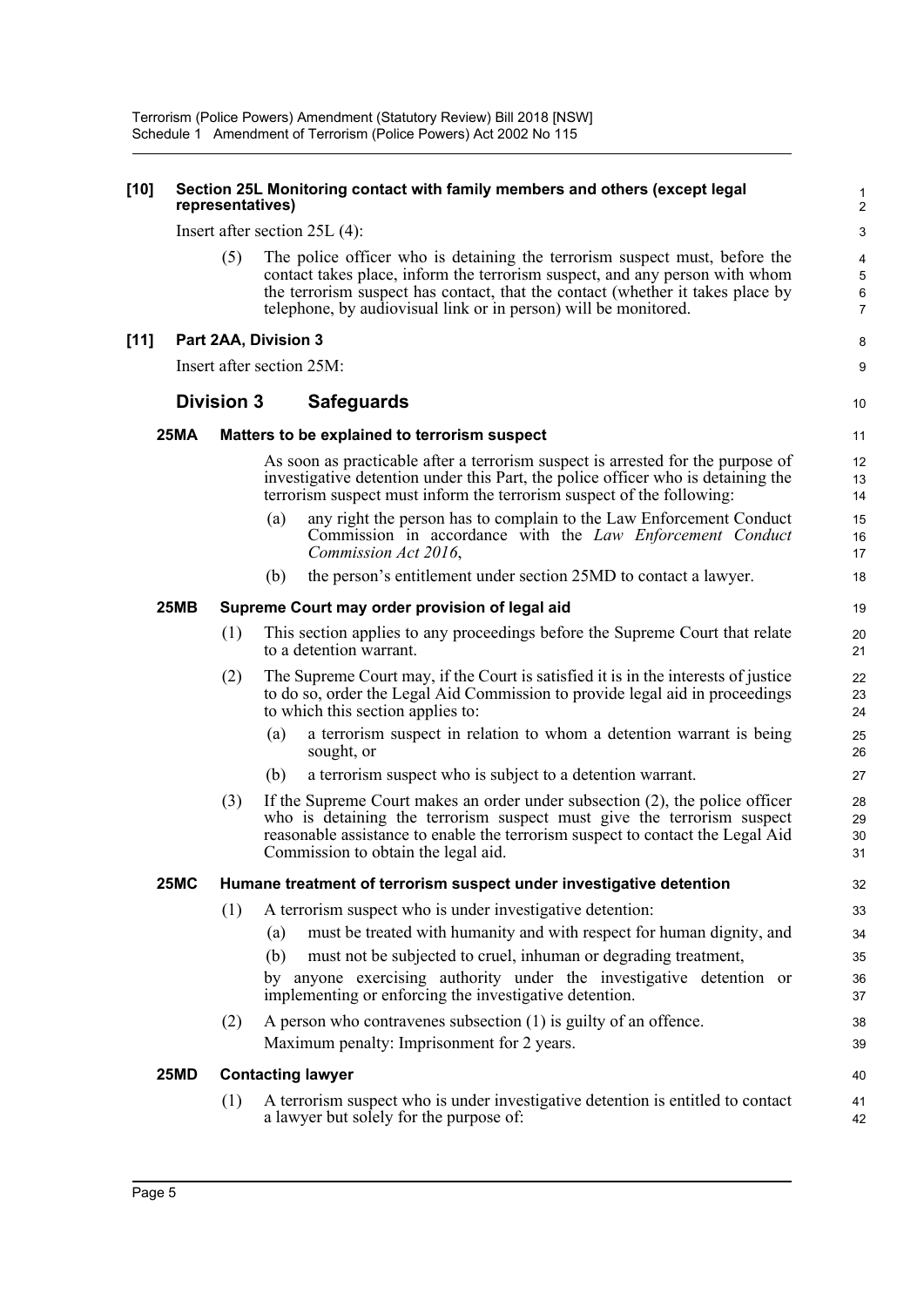|     | (a)   | obtaining advice from the lawyer about the terrorism suspect's legal<br>rights in relation to:                                                                                                                                                                                                                      | 1<br>$\overline{2}$        |
|-----|-------|---------------------------------------------------------------------------------------------------------------------------------------------------------------------------------------------------------------------------------------------------------------------------------------------------------------------|----------------------------|
|     |       | (i)<br>the investigative detention, or                                                                                                                                                                                                                                                                              | 3                          |
|     |       | the treatment of the terrorism suspect in connection with the<br>(ii)<br>investigative detention, or                                                                                                                                                                                                                | 4<br>5                     |
|     | (b)   | arranging for the lawyer to act for the terrorism suspect, and instructing<br>the lawyer, in relation to proceedings in the Supreme Court relating to<br>the issue of a detention warrant in relation to the terrorism suspect, or                                                                                  | 6<br>7<br>8                |
|     | (c)   | arranging for the lawyer to act for the person, and instructing the lawyer,<br>in relation to any other proceedings in a court for a remedy relating to:                                                                                                                                                            | $\boldsymbol{9}$<br>10     |
|     |       | the investigative detention, or<br>(i)                                                                                                                                                                                                                                                                              | 11                         |
|     |       | the treatment of the terrorism suspect in connection with the<br>(ii)<br>investigative detention, or                                                                                                                                                                                                                | 12<br>13                   |
|     | (d)   | arranging for the lawyer to act for the terrorism suspect, and instructing<br>the lawyer, in relation to a complaint to the Law Enforcement Conduct<br>Commission in accordance with the Law Enforcement Conduct<br>Commission Act 2016, or                                                                         | 14<br>15<br>16<br>17       |
|     | (e)   | arranging for the lawyer to act for the terrorism suspect in relation to an<br>appearance, or hearing, before a court that is to take place while the<br>terrorism suspect is under investigative detention.                                                                                                        | 18<br>19<br>20             |
| (2) |       | The form of contact the terrorism suspect is entitled to have with a lawyer<br>under subsection (1) includes:                                                                                                                                                                                                       | 21<br>22                   |
|     | (a)   | being visited by the lawyer, and                                                                                                                                                                                                                                                                                    | 23                         |
|     | (b)   | communicating with the lawyer by telephone.                                                                                                                                                                                                                                                                         | 24                         |
| (3) |       | The police officer who is detaining the terrorism suspect must give the<br>terrorism suspect reasonable assistance to choose another lawyer for the<br>terrorism suspect to contact under subsection (1) if:                                                                                                        | 25<br>26<br>27             |
|     | (a)   | the terrorism suspect asks to be allowed to contact a particular lawyer<br>under subsection $(1)$ , and                                                                                                                                                                                                             | 28<br>29                   |
|     | (b)   | either:                                                                                                                                                                                                                                                                                                             | 30                         |
|     |       | the terrorism suspect is not entitled to contact that lawyer because<br>(i)<br>of a prohibited contact direction, or                                                                                                                                                                                                | 31<br>32                   |
|     |       | the terrorism suspect is not able to contact that lawyer.<br>(ii)                                                                                                                                                                                                                                                   | 33                         |
| (4) |       | Without limiting the assistance that may be given to the terrorism suspect<br>under subsection $(3)$ , the police officer may refer the terrorism suspect to the<br>Legal Aid Commission.                                                                                                                           | 34<br>35<br>36             |
| (5) | that: | The police officer who is detaining the terrorism suspect must give the<br>terrorism suspect reasonable assistance (including, if appropriate, by<br>arranging for the assistance of an interpreter) to choose and contact a lawyer<br>under subsection (1) if the police officer has reasonable grounds to believe | 37<br>38<br>39<br>40<br>41 |
|     | (a)   | the terrorism suspect is unable, because of inadequate knowledge of the<br>English language or a disability, to communicate with reasonable<br>fluency in that language, and                                                                                                                                        | 42<br>43<br>44             |
|     | (b)   | the terrorism suspect may have difficulties in choosing or contacting a<br>lawyer because of that inability.                                                                                                                                                                                                        | 45<br>46                   |
| (6) |       | In recommending lawyers to the terrorism suspect as part of giving the<br>terrorism suspect assistance under subsection $(3)$ , the police officer who is                                                                                                                                                           | 47<br>48                   |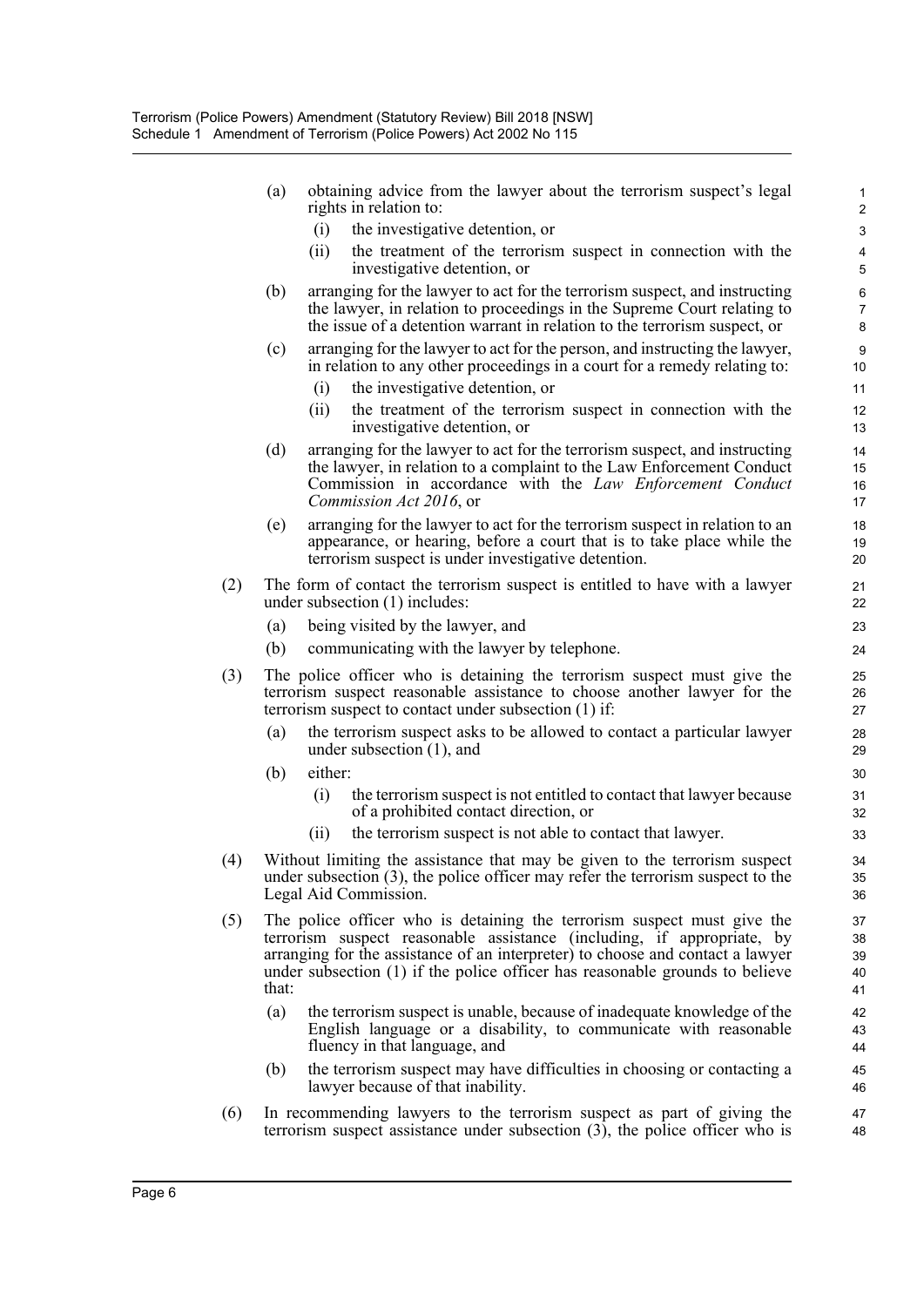|        |                   | detaining the terrorism suspect may give priority to lawyers who have been<br>given a security clearance at an appropriate level by the Commonwealth.                                                                                                                                                                                                                                                                  | $\mathbf{1}$<br>$\overline{2}$ |
|--------|-------------------|------------------------------------------------------------------------------------------------------------------------------------------------------------------------------------------------------------------------------------------------------------------------------------------------------------------------------------------------------------------------------------------------------------------------|--------------------------------|
|        | (7)               | Despite subsection (6) but subject to any prohibited contact direction, the<br>terrorism suspect is entitled under this section to contact a lawyer who does<br>not have a security clearance of the kind referred to in subsection (6).                                                                                                                                                                               | 3<br>4<br>$\overline{5}$       |
|        | (8)               | The police officer who is detaining the terrorism suspect must, before any<br>contact with a lawyer takes place, inform the terrorism suspect, and the lawyer,<br>that the contact (whether it takes place by telephone, by audiovisual link or in<br>person) will be monitored.                                                                                                                                       | 6<br>$\overline{7}$<br>8<br>9  |
| $[12]$ |                   | Section 25N Additional safeguards for detained persons                                                                                                                                                                                                                                                                                                                                                                 | 10                             |
|        | the section.      | Omit "Law Enforcement (Powers and Responsibilities) Regulation 2005" from the note to                                                                                                                                                                                                                                                                                                                                  | 11<br>12                       |
|        |                   | Insert instead "Law Enforcement (Powers and Responsibilities) Regulation 2016".                                                                                                                                                                                                                                                                                                                                        | 13                             |
| $[13]$ |                   | Part 2AA, Division 4, heading                                                                                                                                                                                                                                                                                                                                                                                          | 14                             |
|        |                   | Insert after section 250:                                                                                                                                                                                                                                                                                                                                                                                              | 15                             |
|        | <b>Division 4</b> | <b>Miscellaneous</b>                                                                                                                                                                                                                                                                                                                                                                                                   | 16                             |
| [14]   |                   | Section 26V Power to search persons for seizable items                                                                                                                                                                                                                                                                                                                                                                 | 17                             |
|        |                   | Omit section 26V (5). Insert instead:                                                                                                                                                                                                                                                                                                                                                                                  | 18                             |
|        | (5)               | Division 4 of Part 4 of the Law Enforcement (Powers and Responsibilities) Act<br>2002 extends to the search of a person conducted under this section. However,<br>in addition to section 31 of that Act, a police officer may only strip search a<br>person under this section if the police officer suspects on reasonable grounds<br>that the person is the target of an authorisation within the meaning of Part 2. | 19<br>20<br>21<br>22<br>23     |
| [15]   |                   | Section 26X Arrangement for detainee to be held in prison                                                                                                                                                                                                                                                                                                                                                              | 24                             |
|        |                   | Omit "Director-General of the Department of Juvenile Justice" from section 26X (5).                                                                                                                                                                                                                                                                                                                                    | 25                             |
|        |                   | Insert instead "Secretary of the Department of Justice".                                                                                                                                                                                                                                                                                                                                                               | 26                             |
| [16]   |                   | <b>Section 26ZG Contacting lawyer</b>                                                                                                                                                                                                                                                                                                                                                                                  | 27                             |
|        |                   | Omit "the Attorney-General's Department of" from section 26ZG (5).                                                                                                                                                                                                                                                                                                                                                     | 28                             |
| [17]   | functioning       | Section 26ZH Special contact rules for person under 18 or with impaired intellectual                                                                                                                                                                                                                                                                                                                                   | 29<br>30                       |
|        |                   | Omit "2 hours" from section 26ZH (5) (a). Insert instead "4 hours".                                                                                                                                                                                                                                                                                                                                                    | 31                             |
| [18]   |                   | Section 26ZH (8) and (9)                                                                                                                                                                                                                                                                                                                                                                                               | 32                             |
|        |                   | Insert after section 26ZH (7):                                                                                                                                                                                                                                                                                                                                                                                         | 33                             |
|        | (8)               | Without limiting subsection $(7)$ , the police officer who is detaining a person<br>under a preventative detention order is to assist in locating any person with<br>whom the person being detained is entitled to have contact under this Division.                                                                                                                                                                   | 34<br>35<br>36                 |
|        | (9)               | If the person being detained under a preventative detention order is not entitled<br>to have contact with another person because the other person is not acceptable<br>to the police officer who is detaining the person, the police officer must:                                                                                                                                                                     | 37<br>38<br>39                 |
|        |                   | give the person being detained reasons the other person is not<br>$\left( a\right)$<br>acceptable to the police officer (unless doing so would result in the                                                                                                                                                                                                                                                           | 40<br>41                       |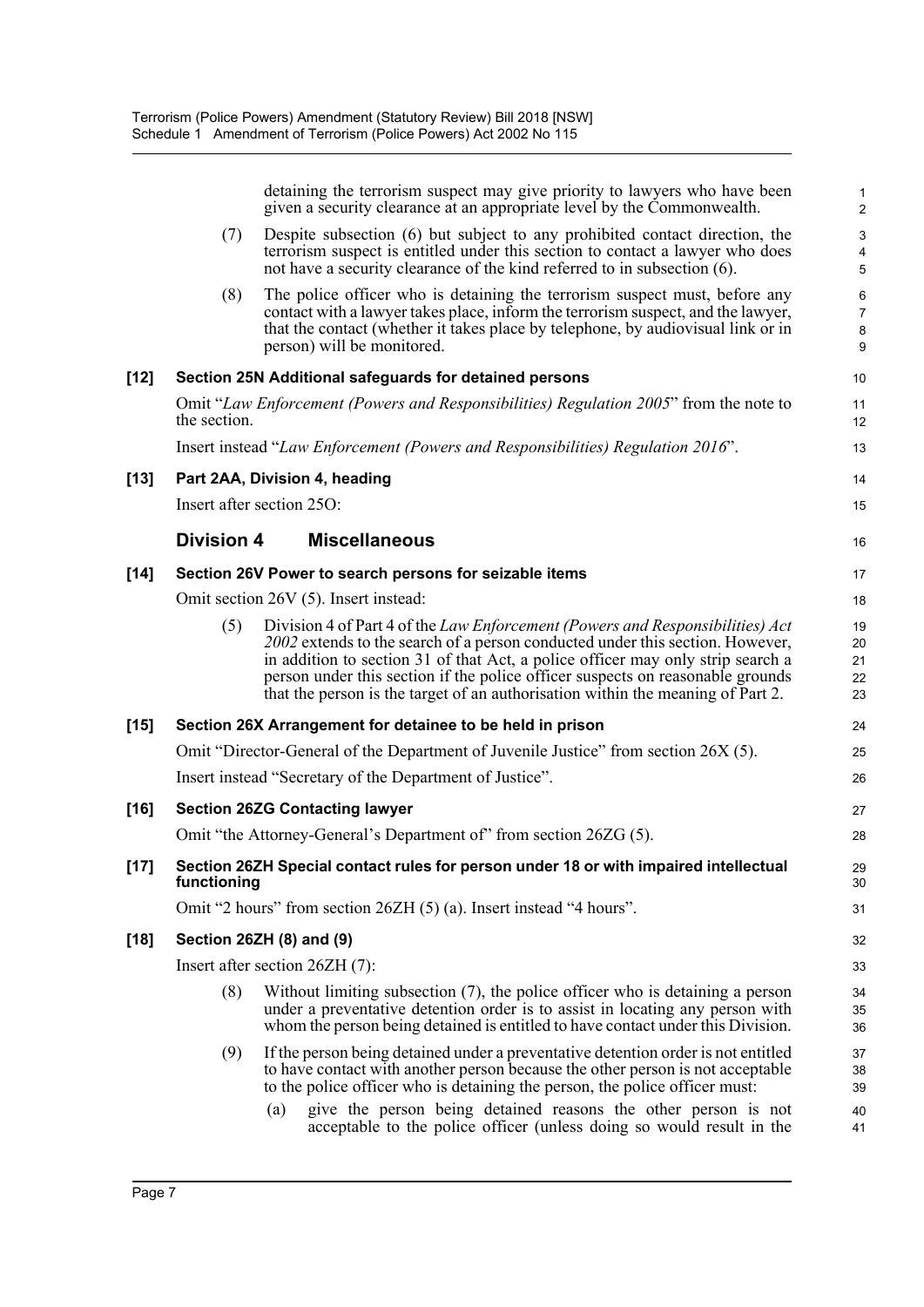disclosure of criminal intelligence within the meaning of section 25K), and

21 22

- (b) give the person being detained an opportunity to nominate another person with whom the person being detained is entitled to have contact, and
- (c) offer the person being detained, as an alternative to contact with any other person who is not acceptable to the police officer, a person who has specialist expertise in working with children and young people and, if appropriate in the circumstances, with culturally and linguistically diverse communities.

#### **[19] Section 26ZI Monitoring contact with family members, lawyers etc under sections 26ZE, 26ZG, 26ZGA and 26ZH**

Insert after section 26ZI (4):

(4A) The police officer who is detaining the person must, before the contact takes place, inform the person being detained, and any person with whom the person being detained has contact, that the contact (whether it takes place by telephone, by audiovisual link or in person) will be monitored.

#### **[20] Section 26ZL Taking fingerprints, recordings, samples of handwriting or photographs**

Insert "or section 26ZLA" after "this section" in section 26ZL (2).

### **[21] Section 26ZLA**

Insert after section 26ZL:

#### **26ZLA Taking photographs and video recordings of injury and illness**

- (1) A police officer who is of the rank of sergeant or higher may take a photograph, or make a video recording, of a person who is being detained under a preventative detention order, or cause a photograph of the person to be taken, or a video recording of the person to be made, if the police officer believes on reasonable grounds that it is necessary to do so for the purpose of documenting an illness or injury suffered by the person while being detained under the order.
- (2) The photograph or video recording may only be used:
	- (a) for the purpose for which it is taken or made, or
	- (b) in connection with a complaint about, an investigation into, or any proceedings (including civil or criminal proceedings) that relate to, police misconduct.
- (3) A person who uses a photograph or video recording in contravention of subsection (2) is guilty of an offence. Maximum penalty: Imprisonment for 2 years.
- (4) As soon as practicable after 12 months elapses from the taking of the photograph, or the making of the video recording, the Commissioner of Police is to ensure that the photograph or video recording is destroyed if proceedings in respect of either of the following have not been brought, or have been brought and discontinued or completed:
	- (a) the preventative detention order,
	- (b) the treatment of the person in connection with the person's detention under the order.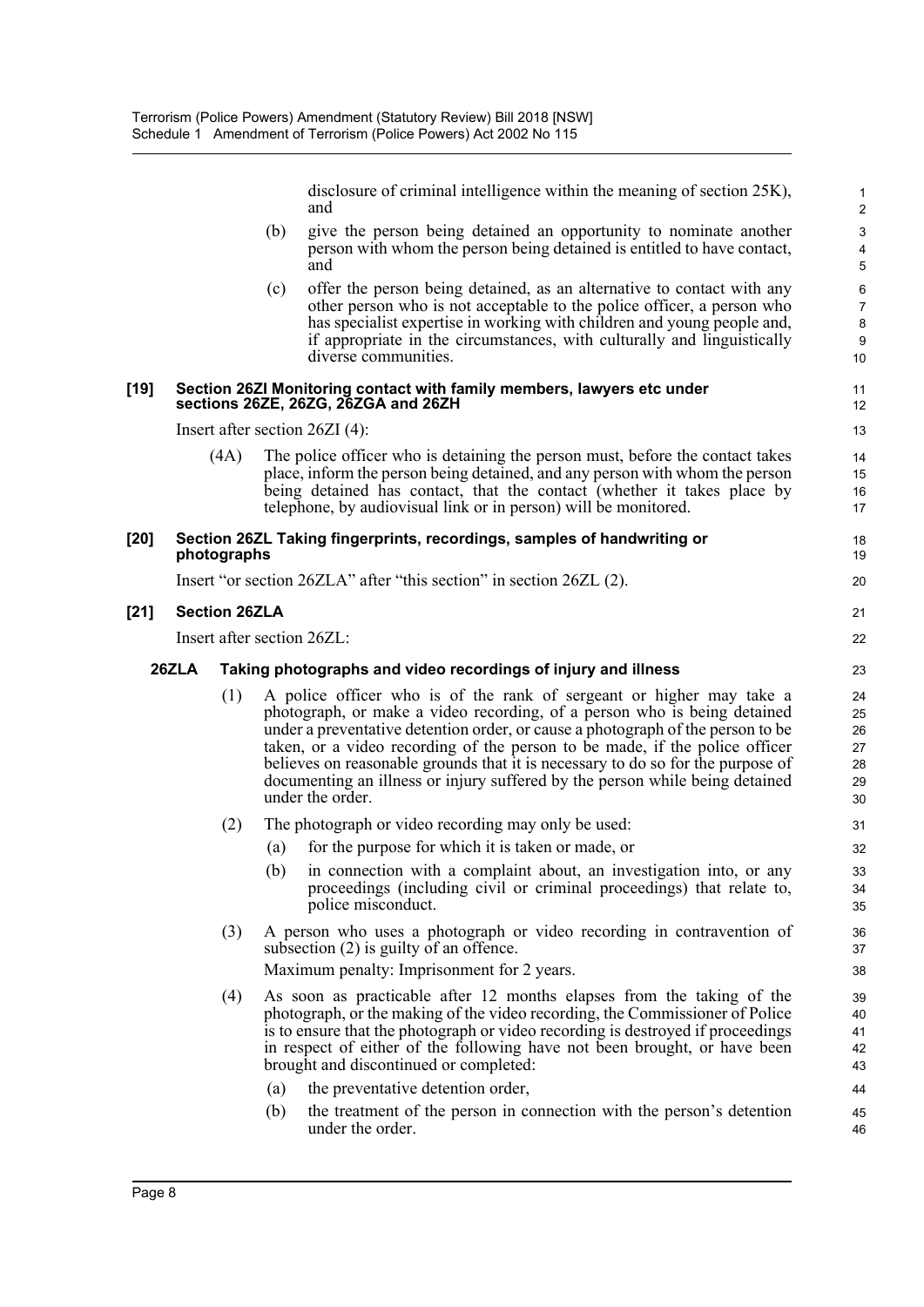### **[22] Section 26ZO Monitoring by Law Enforcement Conduct Commission**

Insert after section 26ZO (2):

- (2A) The Commissioner of Police must provide the information required by the Law Enforcement Conduct Commission, but may provide it subject to any one or more of the following conditions:
	- (a) that any officer of the Commission (within the meaning of the *Law Enforcement Conduct Commission Act 2016*) who is to have access to the information has been given a security clearance at an appropriate level by the Commonwealth,

- (b) that the information is not made public by the Commission without consulting the Commissioner of Police on whether making the information public would reveal police methodology or ongoing operations, or would jeopardise relevant information-sharing relationships,
- (c) in the case of information of particular sensitivity identified by the Commissioner of Police, that only Commissioners of the Commission are to have access to the information.
- (2B) The Commissioner of Police may only redact or withhold information required by the Law Enforcement Conduct Commission for either or both of the following reasons, and must specify when and the reason the information is redacted or withheld:
	- (a) the information identifies an informant or a police officer operating covertly,
	- (b) provision of the information contravenes a law of the Commonwealth.

### **[23] Section 26ZS Sunset provision**

Omit "16 December 2018" wherever occurring. Insert instead "16 December 2021".

### **[24] Section 27ZC Monitoring by Law Enforcement Conduct Commission**

```
Omit "Director-General of the Attorney General's Department" from section 27ZC (2).
```
Insert instead "Secretary of the Department of Justice".

### **[25] Section 27ZC (2A) and (2B)**

Insert after section 27ZC (2):

- (2A) The Commissioner of Police must provide the information required by the Law Enforcement Conduct Commission, but may provide it subject to any one or more of the following conditions:
	- (a) that any officer of the Commission (within the meaning of the *Law Enforcement Conduct Commission Act 2016*) who is to have access to the information has been given a security clearance at an appropriate level by the Commonwealth,
	- (b) that the information is not made public by the Commission without consulting the Commissioner of Police on whether making the information public would reveal police methodology or ongoing operations, or would jeopardise relevant information-sharing relationships,
	- (c) in the case of information of particular sensitivity identified by the Commissioner of Police, that only Commissioners of the Commission are to have access to the information.